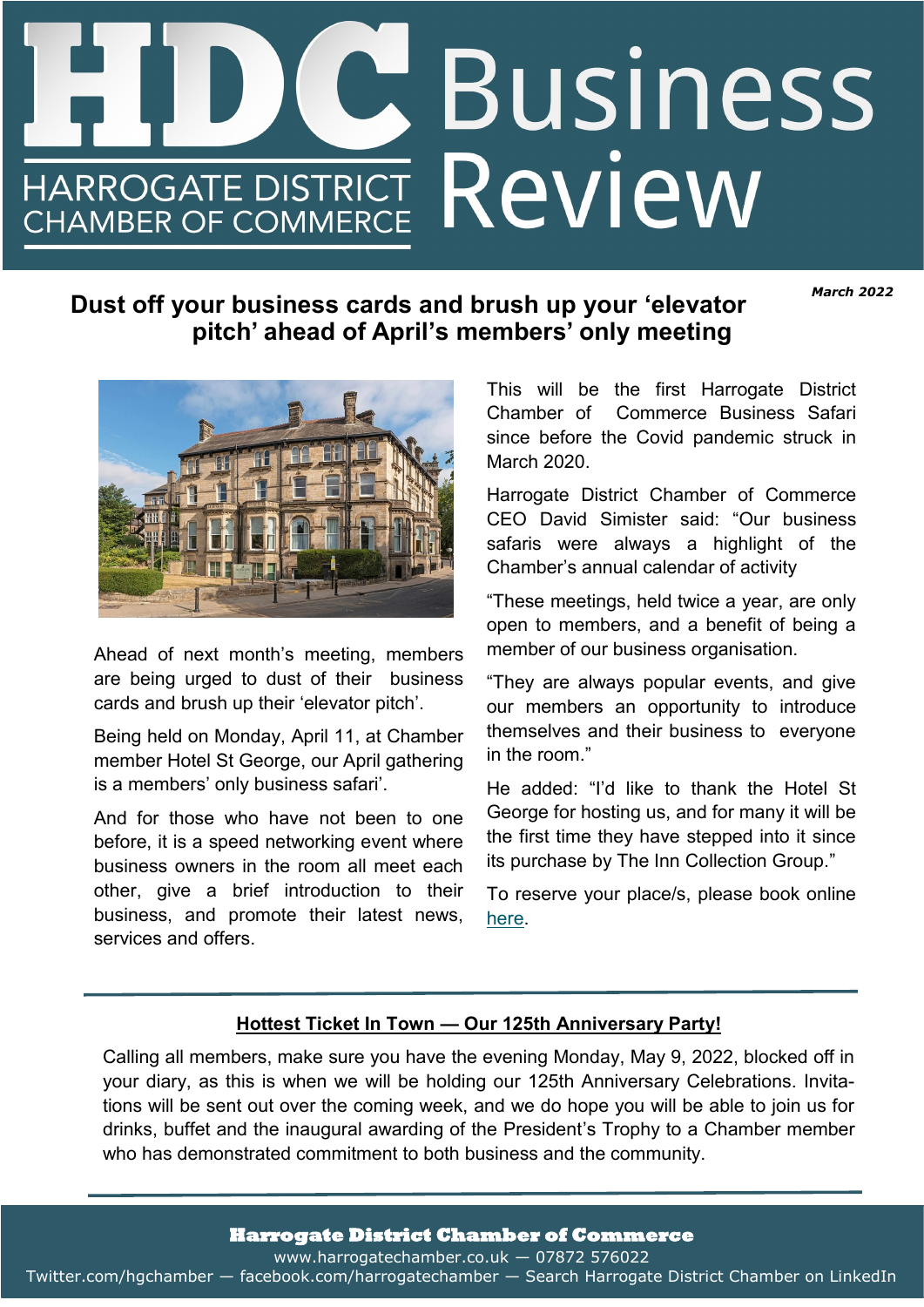# **Thank You Pavilions of Harrogate and Guest Speakers**



A big thank you to this month's host venue and Chamber member Pavilions of Harrogate, and to our three guest speakers— Zachary Greaves, Fiona Hunt and Martin Whincup.

Sue Kramer, Harrogate District Chamber of Commerce Management Group Member and meeting organiser, said: "I'd like to thank all three speakers for their terrific contributions, as well as to the Pavilions of Harrogate for hosting the meeting.

"I was delighted to see that audience numbers were back to pre-pandemic levels."

For those unable to attend, here's a 'who's who' of our speakers, who are all Chamber members.

Zach founded Artus in 2018, to help businesses to tell their story and maximise their online presence. Having studied English at university, and then gone into various marketing, sales and management roles, he always wanted to pursue a creative path.

Despite a challenging 2021, the Artus team has grown, and now six people are involved in the business. With a flexible service offering, and an emphasis on quality, the business continues to develop organically. However, Zach wants to ensure growth is sustainable by ensuring customer service and quality of workmanship is never compromised.

Fiona is a consultant, marketer, writer/ producer and Non-Executive Director. She has experience across the UK and Australia holding leadership roles with Google, Sydney Opera House, Mahlab Media and most recently MediaCom UK.

Fiona is a trustee for Harrogate Theatre and a judge on the UK Social Media Awards.

Fiona moved to Harrogate last year, basing her company, AitchCo, here. The AitchCo team are made up of marketers, creative writers and producers who work with a range of clients from arts, retail, tourism, TV, media and government sectors, combining the best in brand marketing and creative services.

Martin Whincup, Associate Director from **Berwins** 

Matin has 10 years' marketing experience, much of which has been gained working with professional services businesses. As head of the marketing function at Berwins, his role is chiefly to develop and deliver the firm's marketing strategy, supporting its brands, teams and offices to grow in line with business objectives.

## **Circular Yorkshire Week On Demand**

Circular Yorkshire is a campaign to raise awareness and inspire action around the circular economy as a way to make our region, its businesses and communities greener, fairer and stronger.

Building a circular economy in York & North Yorkshire will be a vital part of achieving our ambitions for the region's economy to be carbon negative by 2040. By embracing the circular economy, communities can build stronger and more inclusive connections and businesses can become more profitable.

working that promotes using only what we need, stopping waste and making the most of all our resources, including people, products, services, systems and our planet.

How can it benefit our region? It will create a thriving & resilient economy that benefits business and the environment for all people now and in the future.

Collaboration is key to our success. Businesses small and large, local authorities, towns and our communities must act together.

You can catch up with all the activities [here:](https://www.ynylep.com/news/circular-yorkshire/circular-yorkshire-week-2021)

What is a circular economy? It's a way of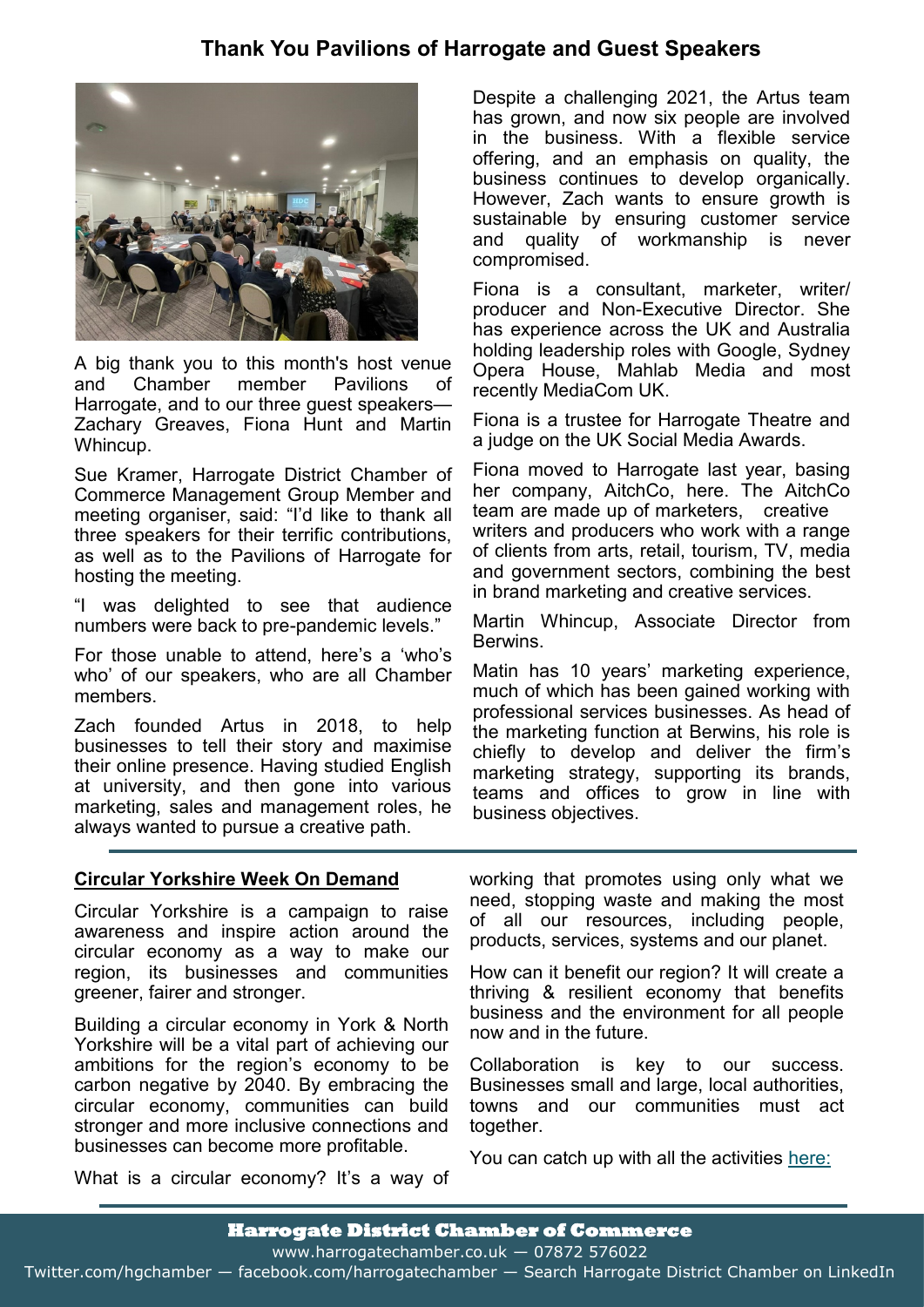## **Cut in Rail Services Condemned**

A cut in rail services by Northern—which will see the 6.07am from Harrogate to Leeds has been condemned far and wide.

In addition to the axing of the 6.07am from May 15, the rail operator is proposing the with withdrawal of a through return service between Leeds, Harrogate and York in the mid evening, after the half-hourly service finishes, leaves an appalling two hour gap for users of the line, namely the 1929 Leeds-York, 2110 York-Leeds and 2239 Leeds-Harrogate. So there are no trains from Leeds to Harrogate between 2129 and 2339. The 2129 is now the last train to Knaresborough and beyond - formerly it was one hour later. There is no train from York to Harrogate between 2011 and 2211. Similarly, there's no train from Harrogate to Leeds between 2046 and 2245.

Brain Dunsby, Former Chamber Chief Executive and Harrogate Line Supporters Group spokesman said: "This cancellation of the 06:07 is very serious indeed. This early start is vital for many business travelers.

"We appreciate the various issues faced by Northern and can understand reductions in peak services where usage has fallen greatest, but to us some changes above seem inappropriate and disruptive (the cancellation of early Harrogate-Leeds services and the two-hour mid-evening gap), and the cuts to peak services on our line seem exceptionally deep.

All these cuts particularly inconvenience longer distance travellers returning back to Harrogate or other stations on the route. They severely impact late workers and the evening economy, and will lead to crowding especially on Fridays and Saturdays.

"We hope that as resources become available (with completion of training, easing of industrial relations issues etc) we will see improved service provision as soon as possible on the Harrogate line with earlier starts restored, the two hour evening gap eliminated, peak hour services reinstated and eventually with the reintroduction of the semifast services."

David Simister, Harrogate District Chamber of Commerce Chief Executive, said: "This move by Northern is a real kick in the teeth to early morning commuters, ones who need to be in Leeds before 7am.

"I hope the combined voices of our elected leaders, together with passengers and those who have worked tirelessly to bring the district's rail service into the 21st century, will be heeded by Northern, who in turn will reverse their disastrous decision."

## **End of the Road for The Harrogate Christmas Market—statement from organisers**

Harrogate Christmas Market Ltd has successfully organised the Christmas Market on Montpellier Hill for eight years. As a result of Covid, we have been unable to arrange the Christmas Market for the past two years.

The Harrogate Christmas Market team leaders have now decided not to organise any future markets in Harrogate. We thank all our super local volunteers, voluntary organisations, local contractors and traders for all their support over the years.

Our Christmas Markets have attracted over 80,000 visitors per year and supported the local economy by £2.7m per year. In 2019 it attracted a total of 187 coaches from around the country and nearly 200 local traders selling local produce or products.

Harrogate Christmas Market Ltd has provided financial support to a total of 14 local charities and good causes amounting to over £90,000 for the past five years

We wish those taking up the challenge of providing a good quality Christmas Market in Harrogate all the best as we know how hard it is to create something that is truly appreciated by visitors and traders and which supports local businesses

Thanks for your personal support over the past ten.

Twitter.com/hgchamber — facebook.com/harrogatechamber — Search Harrogate District Chamber on LinkedIn Twitter.com/hgchamber — facebook.com/harrogatechamber — Search Harrogate District Chamber on LinkedIn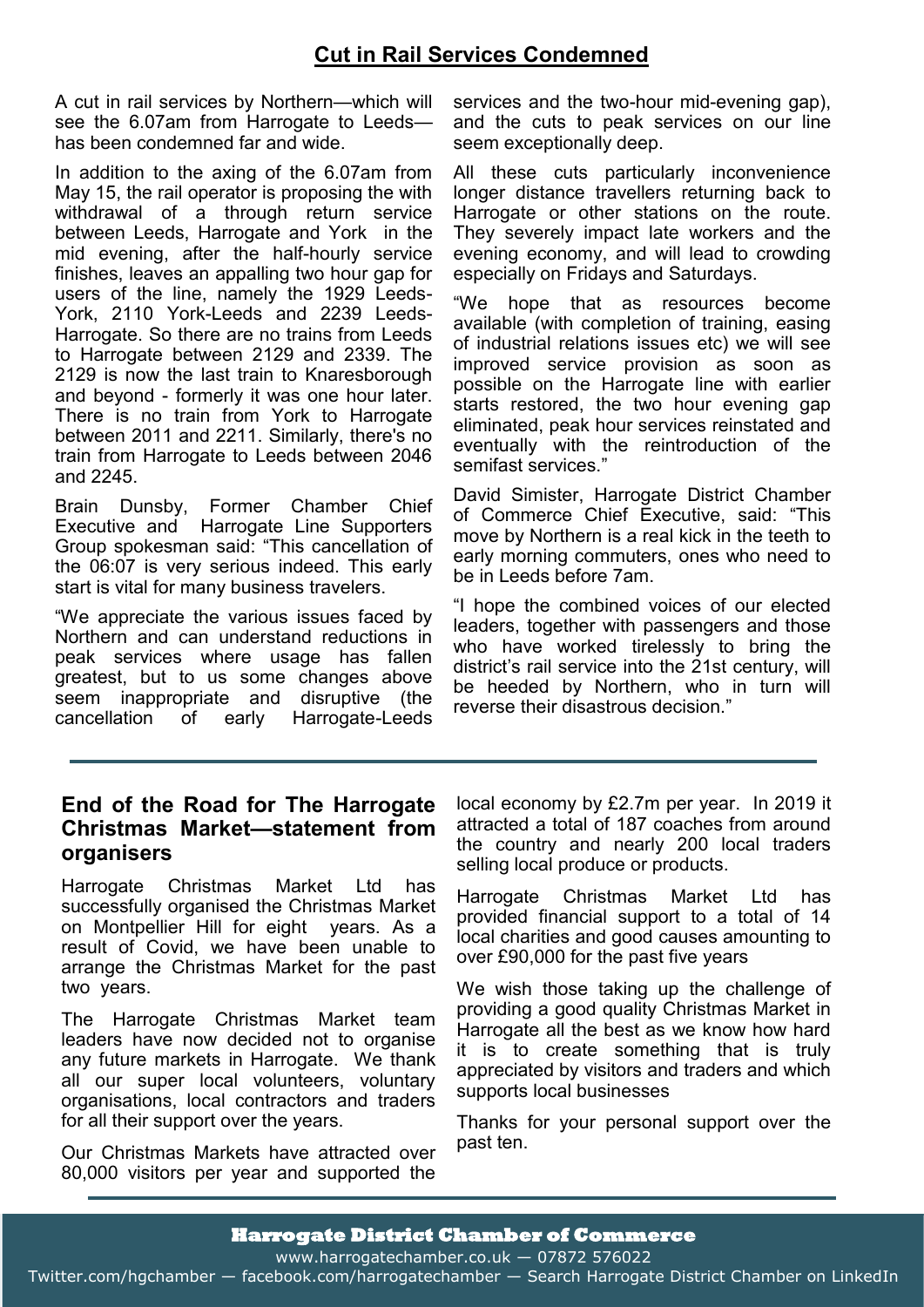## **Six Steps to a Better Business by Chamber member ActionCOACH**

Six Steps to a Better Business is a power packed free workshop designed to help local businesses expand their horizons.

Being held from 9am until 11.30am on Friday, April 8 at Cedar Court Hotel Harrogate, this ActionCOACH event will help business owners take the first step towards achieving every goal.

#### **Learn how to increase your profits by 61 per cent**

You will walk away with concrete ideas on how to increase your business profits, make your team more effective, and get a grip on your time management.

#### **Get more done in less time**

At ActionCOACH we call this "Leverage". We will show you strategies and proven techniques to enable you to spend more time working ON your business rather than IN your business - a vital skill for business growth.

#### **Six keys to a winning team**

We will demonstrate how we have helped 1000's of clients improve the productivity and commitment of their team members.

## **Positive responses retain Legal Aid contract for McCormicks**

Harrogate criminal law practice and Chamber member McCormicks has won a contract with the Legal Aid Agency to continue to supply services for both its own clients and those that need assistance of the duty solicitor.

Duty Solicitors represent people who do not have a solicitor but require legal representation, both at the police station and in court.

All solicitors in private practice dealing with publiclyfunded work have to be assessed by an external auditor. Legal Aid provides funding for certain types of work, such as advice on criminal proceedings and family breakdowns, to around two million people every year.

Awarding of the contract followed a successful Specialist Quality Mark report which stated that McCormicks' Crime department monitored the financial position closely, completed file reviews face-

#### **Walk away with energy, vision and focus.**

We will help you to understand how your business is merely a reflection of you and how you can break through your current barriers. Learn to approach your business from a different viewpoint and create a bigger and better vision of the future.

#### **Bulletproof strategies**

We will share bulletproof strategies that are working with over 15'000 business owners around the world to help you to understand how successful businesses work.

ActionCOACH Andrew Joy said: "This free morning of coaching is one of the best ways to get stuck into achieving your business goals and finding out how other businesses are growing their profits through ActionCOACH.

"We recommend that you register for your free ticket as soon as possible! And what's more? Tea, coffee and pastries are on us!"

To attend, please click [here.](https://www.eventbrite.com/e/6-steps-to-a-better-business-workshop-tickets-274228293207)

to-face, which was good practice, and that all files reviewed were in "good order and easy to follow".

It said: "All the feedback forms provided by clients show very positive responses, which is a credit to the firm and shows that the firm is delivering a good standard of service to clients."

All firms who carry out Legal aid work must also have their cases assessed by their peers, a process known as peer review, McCormicks' Crime Department gained one of the highest marks, underlining the quality of the work.

Partner Peter Minnikin, who heads the Crime and Fraud department, said: "The comments are a testimonial to the hard work and dedication of my colleagues.

"We think it is incredibly important to continue with this type of work that supports people at some of the most difficult times of their lives. The recent independent reports show that we continue to deal with this work to a very high standard."

#### **Harrogate District Chamber of Commerce**

www.harrogatechamber.co.uk — 07872 576022

Twitter.com/hgchamber — facebook.com/harrogatechamber — Search Harrogate District Chamber on LinkedIn